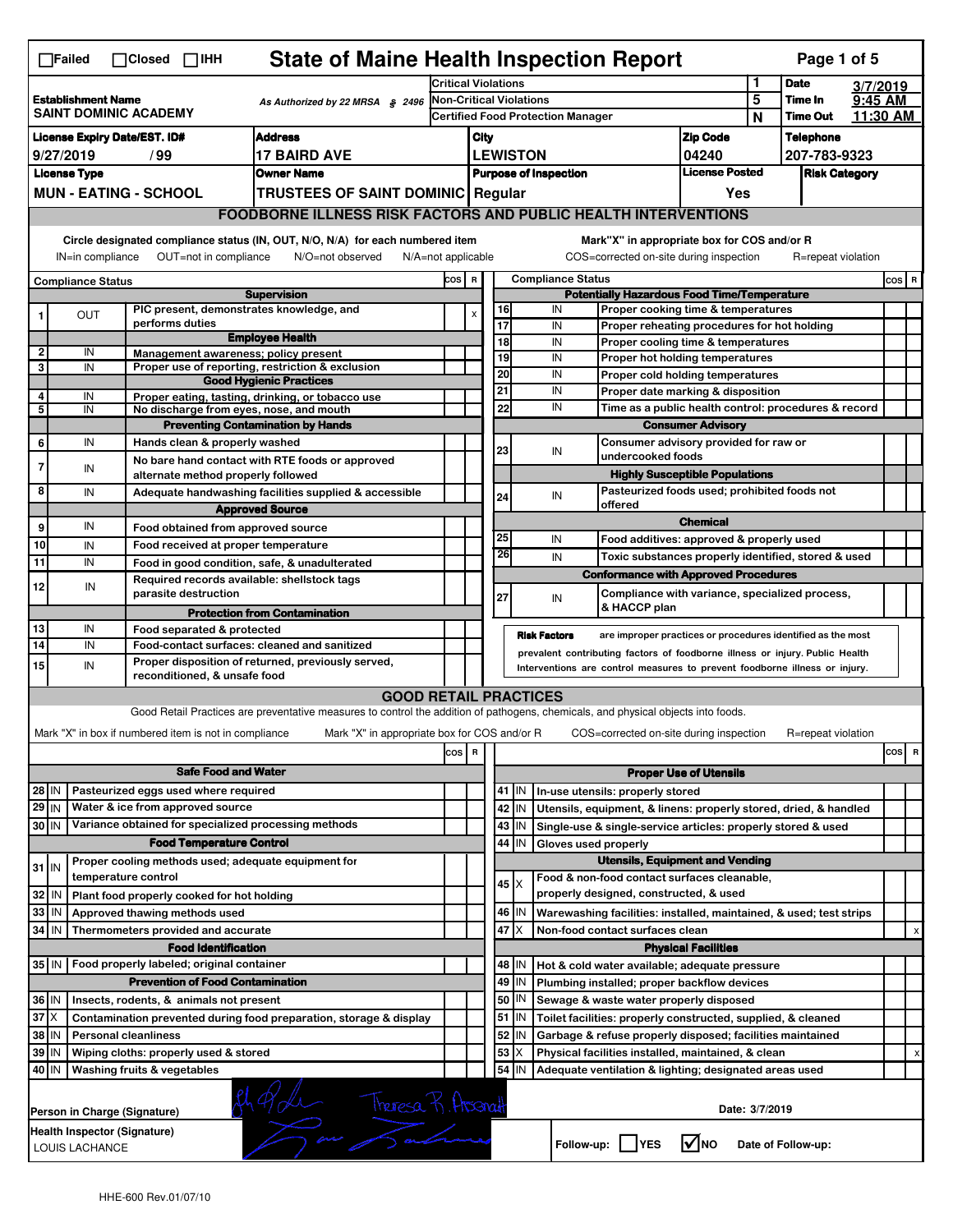|                                                           |                                       |                      |  | <b>State of Maine Health Inspection Report</b> |                  |                   | Page 2 of 5                      |
|-----------------------------------------------------------|---------------------------------------|----------------------|--|------------------------------------------------|------------------|-------------------|----------------------------------|
| <b>Establishment Name</b><br><b>SAINT DOMINIC ACADEMY</b> | As Authorized by 22 MRSA § 2496       |                      |  |                                                | 3/7/2019<br>Date |                   |                                  |
| License Expiry Date/EST. ID#<br>9/27/2019<br>/99          | <b>Address</b><br><b>17 BAIRD AVE</b> |                      |  | City / State<br><b>LEWISTON</b>                | /ME              | Zip Code<br>04240 | <b>Telephone</b><br>207-783-9323 |
|                                                           |                                       |                      |  | <b>Temperature Observations</b>                |                  |                   |                                  |
| Location                                                  | <b>Temperature</b>                    |                      |  |                                                | <b>Notes</b>     |                   |                                  |
| <b>Quat Sanitizer</b>                                     | 150 ppm                               | Sanitizer bucket     |  |                                                |                  |                   |                                  |
| Hi temp auto dishwash                                     | 160*/190*                             | Wash/rinse cycles    |  |                                                |                  |                   |                                  |
| Hard boiled egg                                           | $38*$                                 | True 2 door cooler   |  |                                                |                  |                   |                                  |
| Water                                                     | $112*$                                | Handwash sink        |  |                                                |                  |                   |                                  |
| Air temperature                                           | $37*$                                 | Milk cooler          |  |                                                |                  |                   |                                  |
| Cut cucumbers                                             | $39*$                                 | Glenco 2 door cooler |  |                                                |                  |                   |                                  |

**Person in Charge (Signature) Health Inspector (Signature)** 

LOUIS LACHANCE

Theresa R. Atsenat

**Date: 3/7/2019**

HHE-601(a)Rev.01/07/10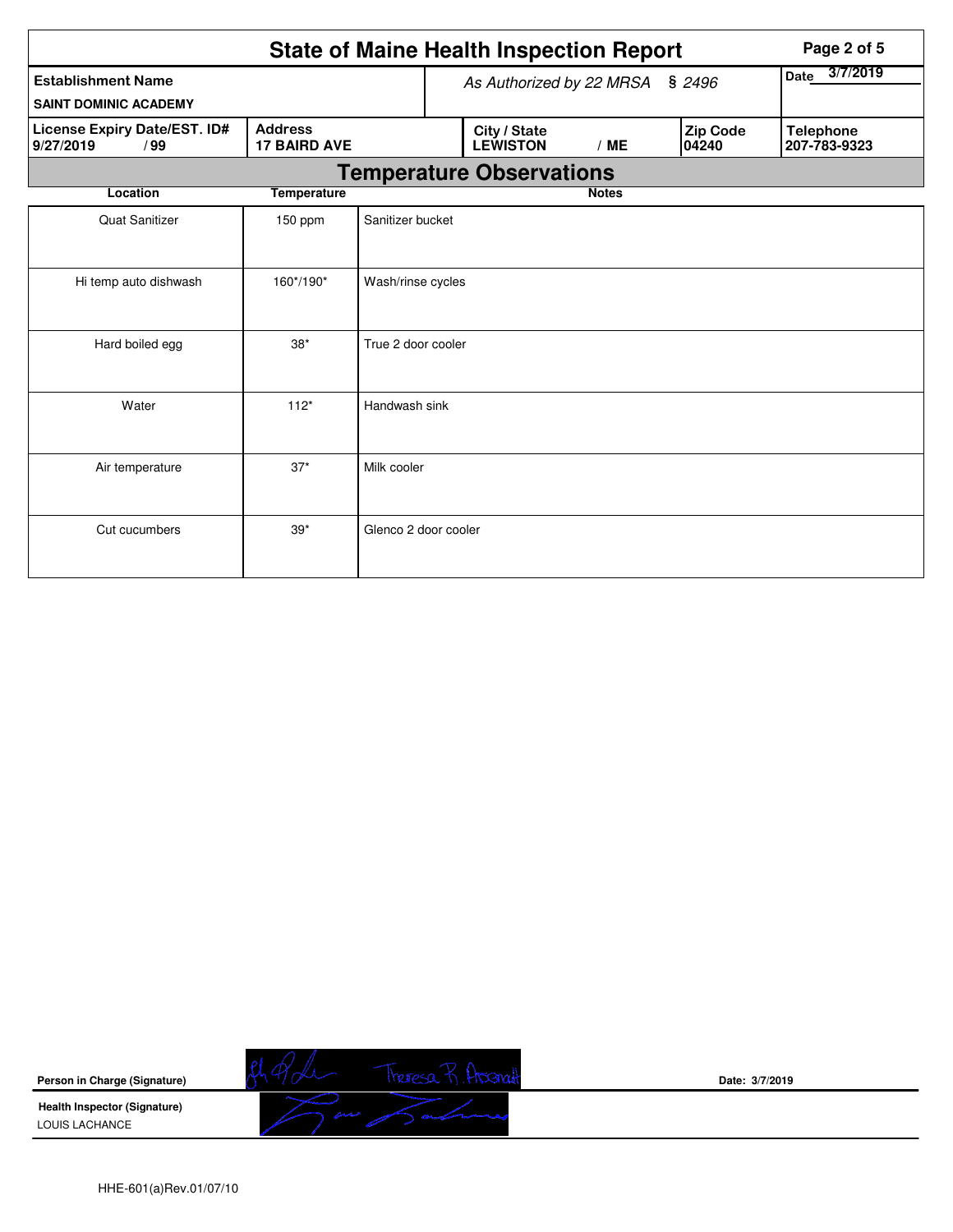|                                                                                                                                                                                                                                             |                                                                                                          | <b>State of Maine Health Inspection Report</b> |    |                   | Page 3 of 5      |
|---------------------------------------------------------------------------------------------------------------------------------------------------------------------------------------------------------------------------------------------|----------------------------------------------------------------------------------------------------------|------------------------------------------------|----|-------------------|------------------|
| <b>Establishment Name</b>                                                                                                                                                                                                                   |                                                                                                          |                                                |    |                   | 3/7/2019<br>Date |
| <b>SAINT DOMINIC ACADEMY</b>                                                                                                                                                                                                                |                                                                                                          |                                                |    |                   |                  |
| License Expiry Date/EST. ID#<br>9/27/2019<br>/99                                                                                                                                                                                            | <b>Address</b><br><b>17 BAIRD AVE</b>                                                                    | City / State<br><b>LEWISTON</b>                | ME | Zip Code<br>04240 |                  |
|                                                                                                                                                                                                                                             |                                                                                                          | <b>Observations and Corrective Actions</b>     |    |                   |                  |
|                                                                                                                                                                                                                                             | Violations cited in this report must be corrected within the time frames below, or as stated in sections | 8-405.11 and 8-406.11 of the Food Code         |    |                   |                  |
| 1: 2-102.11.(C).(1).(4-16): C: Person In Charge could not respond correctly to questions regarding areas of knowledge dealing with food handling.                                                                                           |                                                                                                          |                                                |    |                   |                  |
| INSPECTOR NOTES: PIC did not know big five foodborne illnesses. PIC could not answer multiple questions to food safety times and temperatures.<br>Review Red Employee Wellness folder and learn time and temperature food safety standards. |                                                                                                          |                                                |    |                   |                  |
| 1: 2-102.12: N: No Certified Food Protection Manager.                                                                                                                                                                                       |                                                                                                          |                                                |    |                   |                  |
| INSPECTOR NOTES: **REPEAT** No dedicated CFPM. Aquire CFPM to be compliant with food code.                                                                                                                                                  |                                                                                                          |                                                |    |                   |                  |
| 37: 3-305.11: N: Food not protected from contamination during storage.                                                                                                                                                                      |                                                                                                          |                                                |    |                   |                  |
| INSPECTOR NOTES: Cooling fan units in True upright and Glenco upright cooler have a large dust/debris build up. Clean and sanitize more often and                                                                                           |                                                                                                          |                                                |    |                   |                  |

45: 4-501.11: N: Equipment in disrepair.

as needed.

INSPECTOR NOTES: Sprayer noozle at auto dishwasher station broken. Repair or replace.

47: 4-602.13: N: Non-food contact surfaces are not cleaned at a frequency necessary to preclude accumulation of soil residues.

INSPECTOR NOTES: \*\*REPEAT\*\*Many areas in kitchen have a build up of dust/debris/cob webs and dead insects. Clean and sanitize more often and as needed.

53: 6-501.11: N: The physical facilities are in disrepair.

INSPECTOR NOTES: \*\*REPEAT\*\*Missing flooring tiles near ovens. Replace any missing/broken tiles and reseal to be smooth and easily cleanable.

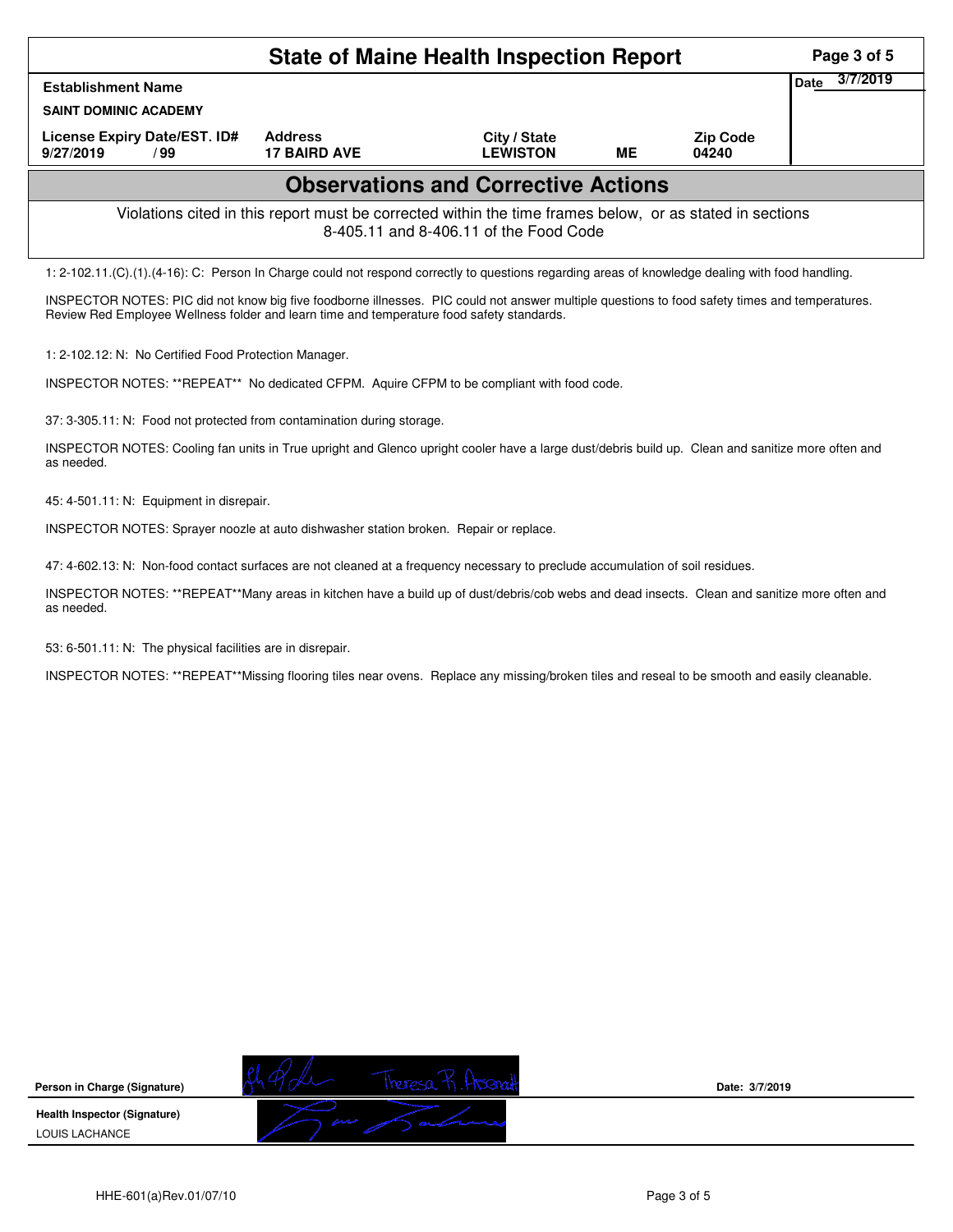|                                                   | Page 4 of 5                           |                                 |    |                          |                         |  |  |  |
|---------------------------------------------------|---------------------------------------|---------------------------------|----|--------------------------|-------------------------|--|--|--|
| <b>Establishment Name</b>                         |                                       |                                 |    |                          | 3/7/2019<br><b>Date</b> |  |  |  |
| <b>SAINT DOMINIC ACADEMY</b>                      |                                       |                                 |    |                          |                         |  |  |  |
| License Expiry Date/EST. ID#<br>9/27/2019<br>/ 99 | <b>Address</b><br><b>17 BAIRD AVE</b> | City / State<br><b>LEWISTON</b> | ME | <b>Zip Code</b><br>04240 |                         |  |  |  |
| <b>Inspection Notes</b>                           |                                       |                                 |    |                          |                         |  |  |  |

\*\*A dedicated certified food protection manager for k-5 will need to be hired/aquired.

Certified Food Protection Manager: NO

Unless directed otherwise, all Eating Establishments are required to submit a copy of their Certified Food Protection Manager (CFPM) certificate. A CFPM must be hired at the time of a new eating establishment opening or within 60 days of when a CFPM leaves employment. For a list of CFPM courses and trainers go to

http://www.maine.gov/healthinspection/training.htm

Please provide a copy of this certification(s) to Carol Gott, Health Inspection Program, 286 Water St. 3rd Floor, Augusta, ME 04333, carol.gott@maine.gov or faxing to 207-287-3165.

Please include the name of your establishment and the establishment ID# with your certification(s).

Employee Health Policy:

The Health Inspection Program has implemented an educational public health initiative on Employee Health on March 1, 2017. The policy handouts will be provided to you by your inspector and reviewed during inspection for compliance. They are also available on the Program's website: http://www.maine.gov/healthinspection

2013 Maine Food Code Adoption:

The Maine Food Code was adopted in October of 2013. Please refer to our website for a copy, http://www.maine.gov/healthinspection. Following are a few of the major changes: \* No Bare Hand Contact with Ready-To-Eat Food. \* Establishments must have clean-up procedures for employees to follow following vomiting and diarrheal events. \* Date marking of Ready-to-eat potentially hazardous foods.

Violation Correction Timeframe:

Critical violations should be corrected on site, but in any event, within 10 days. The licensee must contact Louis Lachance when the critical violation has been addressed at 207-513-3125 extension 3224 or at llachance@lewistonmaine.gov. Non-critical violations must be corrected within 30 days. Failure to satisfactorily correct these violations before the follow-up inspection may result in enforcement proceedings by the Department to include fines and penalties. License renewals can be denied if violations are not corrected within the noted timeframes.

C= Critical violation and NC= Non-critical violation:

"Critical violation" means a provision of the Food Code that, if in non-compliance, is more likely than other violations to contribute to food contamination, illness or environmental health hazard.

Additional Inspection Fee:

License fees provide for two inspections per year. When additional inspections are required, the Department may charge an additional \$100 fee to cover the costs of each additional inspection or visit.

Document Retention/Posting:

Pursuant to the Maine Food Code, the establishment's current license must be displayed. In addition, a sign or placard must be posted in a conspicuous area notifying consumers that a copy of the most recent inspection report is available upon request. CFPM